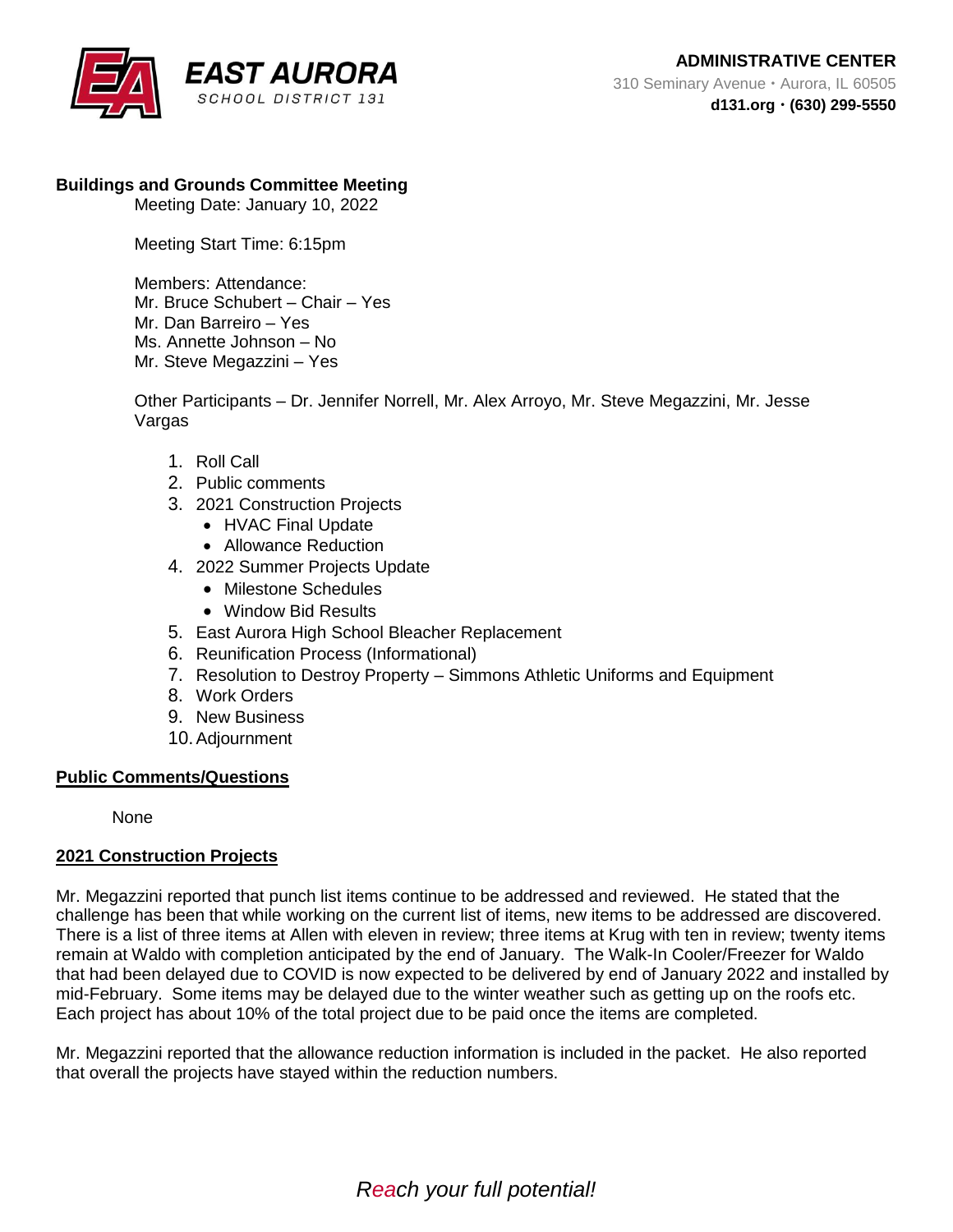

# **2022 Summer Projects Updates**

Mr. Megazzini reported that the District continues to work with the architects for the summer projects as well as refining the budget numbers for those projects. HVAC Projects and Roof Replacement projects have gone out to bid and were approved. There was a bid opening for the window replacements and the packet also included the schedules for the site improvements, the Domeier Renovations, the EAHS Sprinkler Phase 3, the structural repair at the High School and the REC Center which will all go out to bid in February and March. He reported that the District is working with Cordogan and Clark to be sure that materials are ordered and received in a timely fashion. Mr. Schubert asked if the window replacement was at Beaupre and whether all the windows would be replaced. Mr. Megazzini answered that not all of the windows would be replaced, only the ones inspected and most needing replaced. Mr. Schubert commented about the framing of the windows and whether they would be replaced with a similar frame.

Window Replacement Bid request was made public on December  $15<sup>th</sup>$  with a pre-bid walk through on December 21<sup>st</sup> and the actual bid open and received on January 6<sup>th</sup>. Mr. Megazzini reported that only 2 bids were received, but the lowest bidder came in within the budget that was expected with the exception of a few materials costs which are higher than usual due to current challenges with materials. Bid results will go for a vote at the next BOE meeting.

### **EAHS Bleacher Replacement**

Mr. Megazzini reported that the current bleachers in the main gym at EAHS are old (installed in the 1950's), and have challenges with functionality and safety. He also reported that they are not ADA compliant and this fact has hindered the District's ability to host certain events in the past. Bleachers on the east and west side as well as the R section are the ones slated to be replaced. Mr. Arroyo asked if the current bleachers are mechanical or manually operated, to which Mr. Megazzini replied that they are mechanical. Inquiries are being made as to whether this project could be completed in the summer, with the challenges of getting materials delivered on time. Mr. Megazzini reported that the District is proposing to purchase the new bleachers through Sourcewell Coop. The BOE would be asked to vote on going forward with this project at their next meeting.

Mr. Arroyo asked as to the type of material used to make the bleachers to which Mr. Megazzini replied that the material is a refined plastic which would match the upper gym bleachers which were replaced at an earlier date. Mr. Megazzini reported that with the ADA compliance, there would be widened rows, rails and a new media platform which will result in the loss of about 400 seats from 3200 to 2900.

Mr. Schubert inquired as to whether any of the previous bids for bleacher replacement were accessed to compare with the new bids. Mr. Megazzini stated that he had not, but Mr. Vargas stated that he had contacted the previous bidder, but they did not submit a new bid.

Dr. Norrell reminded the committee members that the previous attempt to replace the bleachers was not given the proper procedure of going out to bid, but that the current attempt has followed the proper procedures.

Mr. Barreiro requested that the bids include the option for wood bleachers as well as the plastic option. Mr. Megazzini will provide other options before it goes to the full board for a vote.

## **Reunification Process (Informational)**

Mr. Megazzini reported that some district officials recently attended a training hosted by the Kane Regional Office of Education with respect to crisis management and school safety. Mr. Megazzini reported that this training was based on the "I Love U Guys" Foundation to develop processes, procedures, and tools to prepare

# *Reach your full potential!*